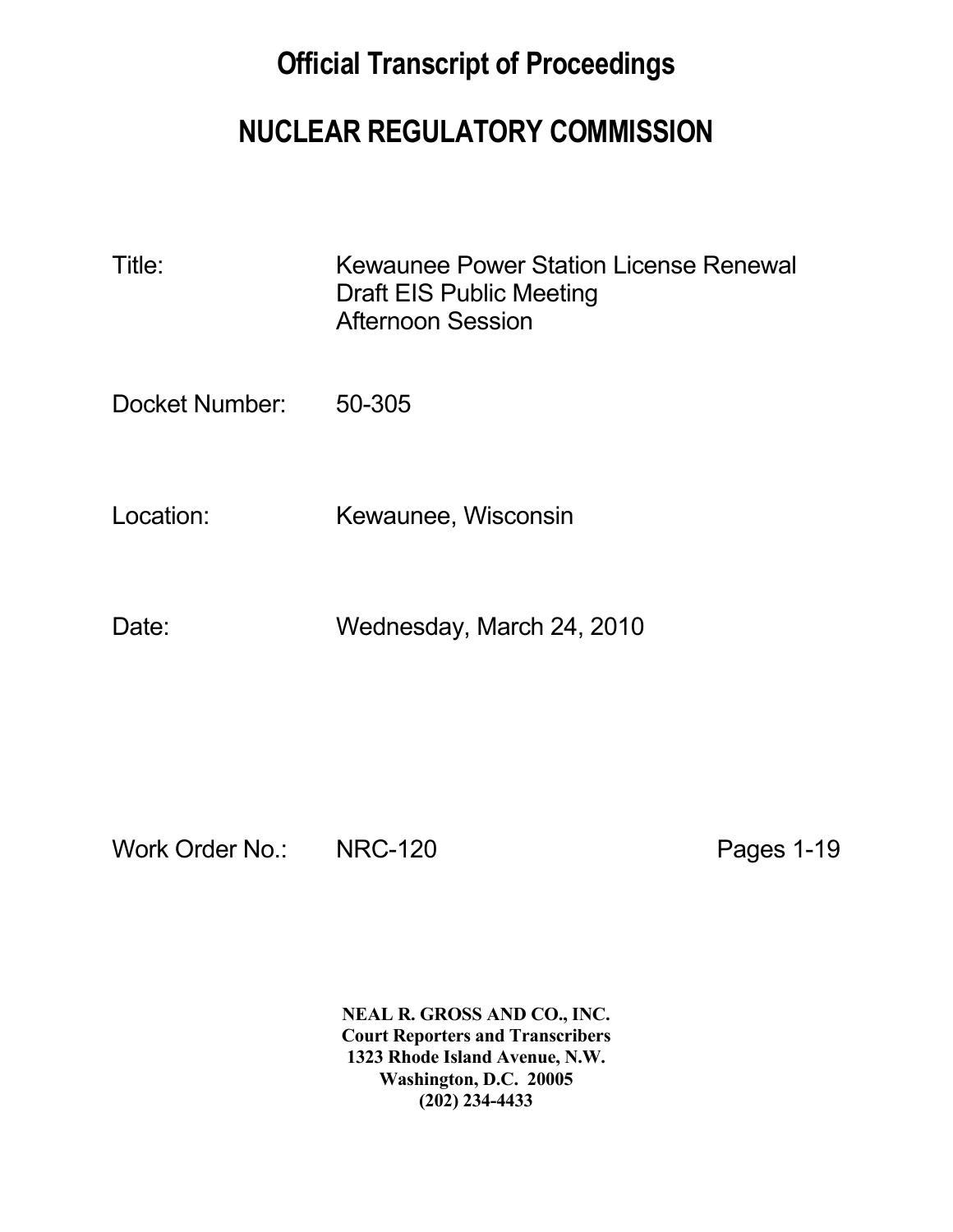|                |                                                                               | $\mathbf{1}$       |
|----------------|-------------------------------------------------------------------------------|--------------------|
| 1              | UNITED STATES OF AMERICA                                                      |                    |
| $\overline{c}$ | NUCLEAR REGULATORY COMMISSION                                                 |                    |
| 3              | $+ + + + + +$                                                                 |                    |
| $\overline{4}$ | PUBLIC MEETING ON                                                             |                    |
| 5              | ENVIRONMENTAL ISSUES PERTAINING TO                                            |                    |
| 6              | KEWAUNEE POWER STATION LICENSE RENEWAL                                        |                    |
| 7              | $+ + + + + +$                                                                 |                    |
| 8              | WEDNESDAY                                                                     |                    |
| 9              | MARCH 24, 2010                                                                |                    |
| 10             | $1:30$ p.m.                                                                   |                    |
| 11             | $+ + + + + +$                                                                 |                    |
| 12             | CITY OF CARLTON TOWN HALL                                                     |                    |
| 13             | N1296 TOWN HALL ROAD                                                          |                    |
| 14             | KEWAUNEE, WISCONSIN                                                           |                    |
| 15             | + + + + +                                                                     |                    |
| 16             |                                                                               |                    |
| 17             |                                                                               |                    |
| 18             |                                                                               |                    |
| 19             |                                                                               |                    |
| 20             |                                                                               |                    |
| 21             |                                                                               |                    |
| 22             |                                                                               |                    |
| 23             |                                                                               |                    |
| 24             |                                                                               |                    |
| 25             |                                                                               |                    |
|                | <b>NEAL R. GROSS</b><br>COURT REPORTERS AND TRANSCRIBERS                      |                    |
|                | 1323 RHODE ISLAND AVE., N.W.<br>(202) 234-4433<br>WASHINGTON, D.C. 20005-3701 | www.nealrgross.com |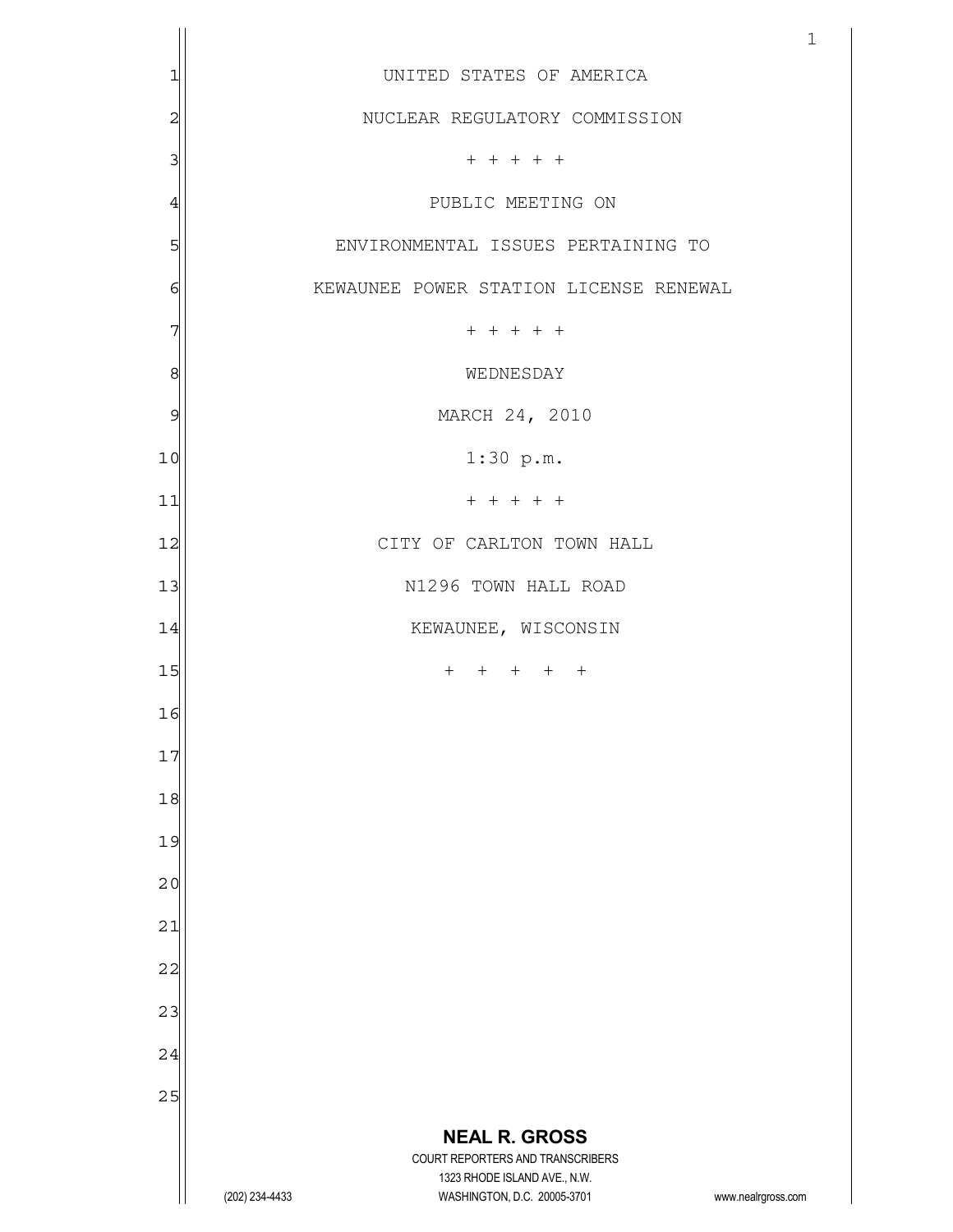```
 NEAL R. GROSS
                         COURT REPORTERS AND TRANSCRIBERS 
                            1323 RHODE ISLAND AVE., N.W. 
      (202) 234-4433 WASHINGTON, D.C. 20005-3701 www.nealrgross.com 
 1 PRESENT: 
 2 NRC STAFF:
 3 Drew Stuyvenberg - Project Manager, Facilitator
 4 Daniel Doyle - Project Manager, Division of
 5 License Renewal
 6 Peter Tam - Project Manager, Division of Operating
 7 Reactor Licensing
 8 Jeremy Susco - Project Manager, Division of
 9 License Renewal
10 Kevin Barclay - Resident Inspector
11 
12 
13 
14 
15 
16 
17 
18 
19 
20 
21 
22 
23 
24 
25 
26
```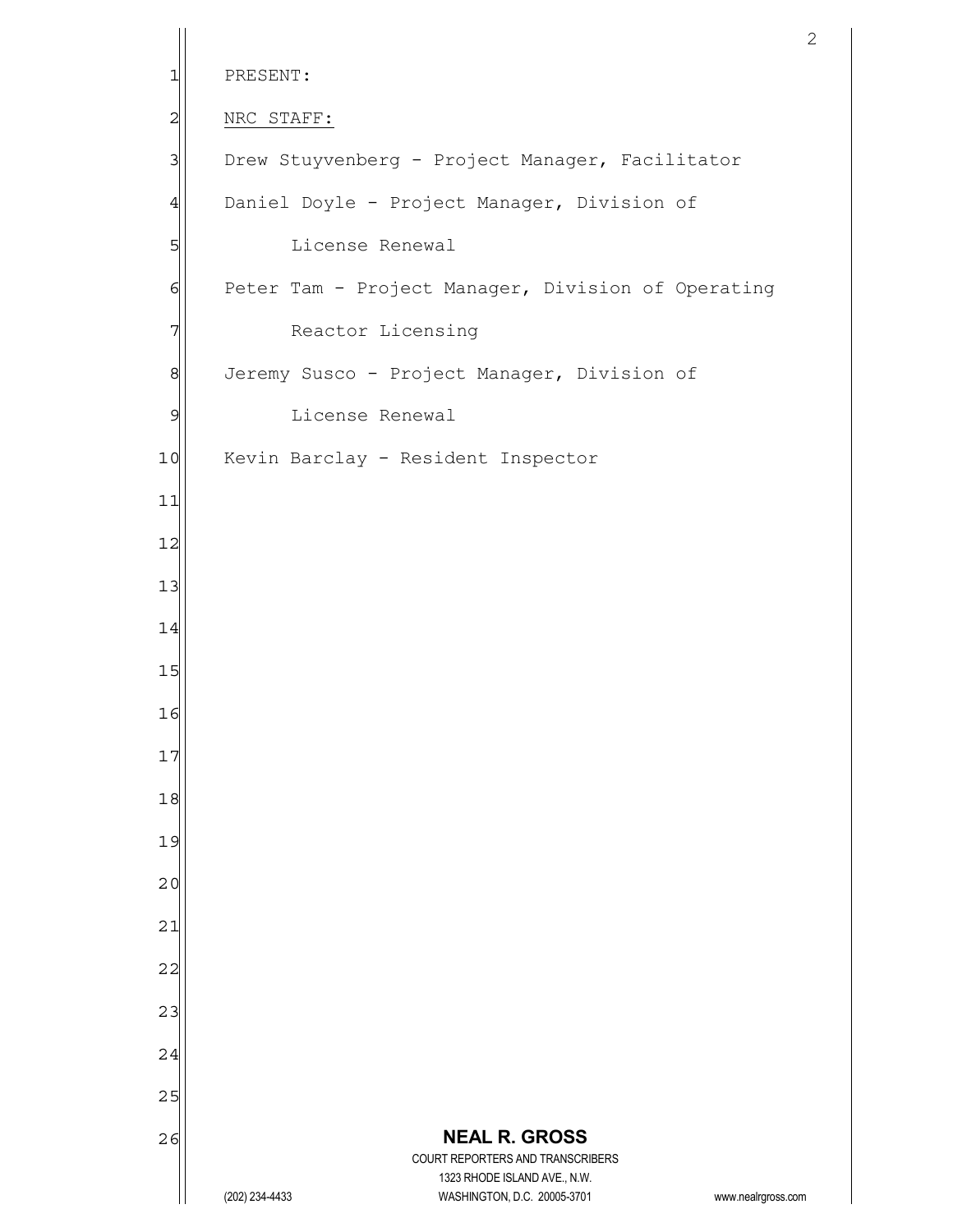|                | 3                                                                                                   |
|----------------|-----------------------------------------------------------------------------------------------------|
| 1              | PROCEEDINGS                                                                                         |
| $\overline{2}$ | $(1:30 \text{ P.M.})$                                                                               |
| 3              | MR. STUYVENBERG: Good afternoon. I would                                                            |
| 4              | like to take this opportunity to welcome you all to                                                 |
| 5              | the Nuclear Regulatory Commission's public meeting to                                               |
| $\epsilon$     | receive comments on the Draft Environmental Impact                                                  |
| 7              | Statement for the proposed License Renewal of the                                                   |
| $\,8\,$        | Kewaunee Power Station.                                                                             |
| 9              | My name is Drew Stuyvenberg. And I'm a                                                              |
| 10             | Project Manager in the Division of License Renewal at                                               |
| 11             | the Nuclear Regulatory Commission. You may hear us                                                  |
| 12             | refer to the Nuclear Regulatory Commission as the NRC                                               |
| 13             | this afternoon. We often go by that acronym because                                                 |
| 14             | it's easier each time than to say Nuclear Regulatory                                                |
| 15             | Commission. So, you'll hear that a number of times.                                                 |
| 16             | The first thing we'd like to do this                                                                |
| 17             | afternoon is thank the Town of Carlton for allowing us                                              |
| 18             | to have this meeting in their town hall here.<br>We                                                 |
| 19             | appreciate the use of the facility and your                                                         |
| 20             | hospitality as well. So, thank you very much.                                                       |
| 21             | The other thing I'd like to do is just                                                              |
| 22             | talk a little bit about my role today. I'm going to                                                 |
| 23             | be facilitating this meeting. So, I'll be making sure                                               |
| 24             | that the meeting runs smoothly, that we get to hear                                                 |
| 25             | from the members of the public who are here about                                                   |
|                | <b>NEAL R. GROSS</b>                                                                                |
|                | COURT REPORTERS AND TRANSCRIBERS                                                                    |
|                | 1323 RHODE ISLAND AVE., N.W.<br>(202) 234-4433<br>WASHINGTON, D.C. 20005-3701<br>www.nealrgross.com |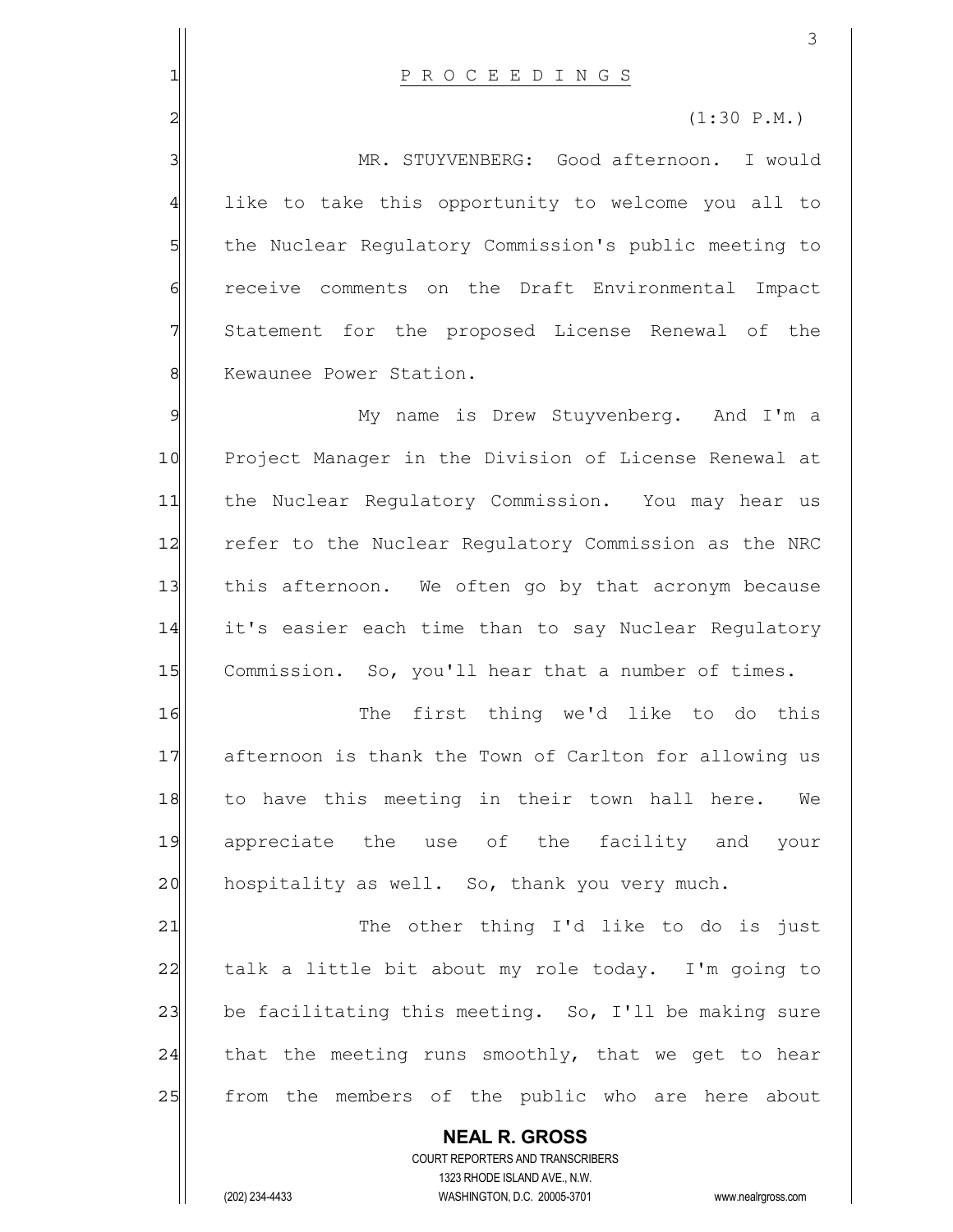1 their comments on our Environmental Impact Statement  $2$  so that the NRC Staff can take those into account when 3 we go back on our, on our final version of the 4 Environmental Impact Statement.

5 S 6 6 members of the Nuclear Regulatory Commission Staff.  $7$  I'll introduce them in a moment, but the first thing 8 I'd like to do is thank all of you for joining us.

9 Me're going to be presenting the 10 preliminary findings that we got in our Draft 11 Environmental Impact Statement which is one of the 12 documents that we make during our Environmental Review 13| of the proposed License Renewal for Kewaunee Power 14 Station that would allow potentially the power plant 15 to operate for an additional 20 years.

16 **Dan Doyle is up here with me.** Dan Doyle 17 is another Project Manager in the NRC's office, I'm 18 sorry, the Division of License Renewal. He'll be up 19 here in a few minutes specifically to give a 20 presentation about the findings in the Draft 21 Environmental Impact Statement, and tell you more 22 about the Environmental Review.

23 Once Dan is done, we'll have a few minutes 24 of question and answer during which we can make sure 25 everybody has an understanding of what Dan's presented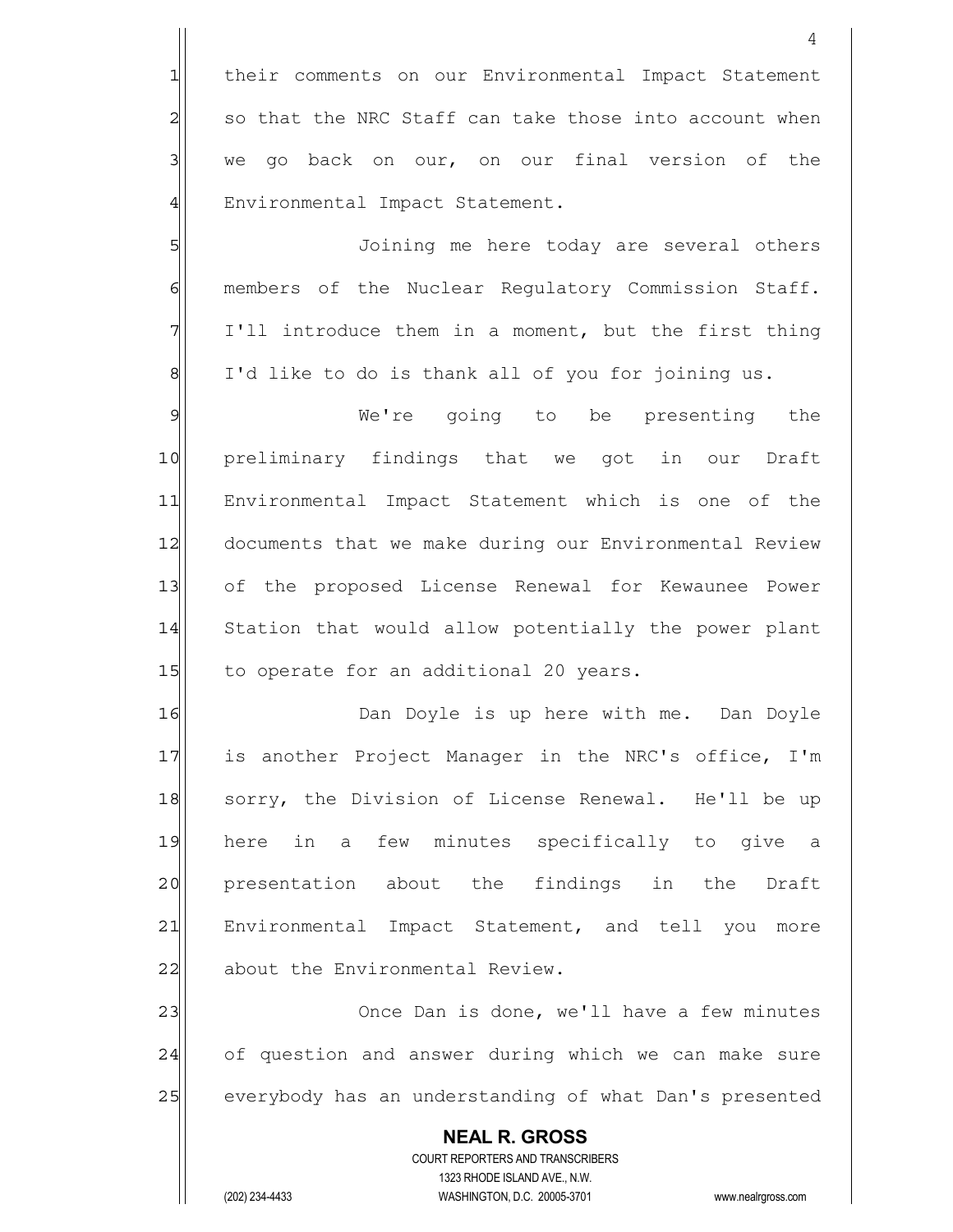**NEAL R. GROSS** COURT REPORTERS AND TRANSCRIBERS 1323 RHODE ISLAND AVE., N.W. (202) 234-4433 WASHINGTON, D.C. 20005-3701 www.nealrgross.com 1 and answer any questions that you might have 2 specifically about the review process, so that part's  $3$  clear about what NRC is doing out here today. 4 | I'd also like to give a little more 5 | information about some more of what we'll be doing 6 today in one moment. During this, or I'm sorry, after 7 The question and answer period, we're going to have a 8 8 period during which we take your comments on the 9 Environmental Review. 10 During that time, NRC Staff are going to 11 be listening to what you all have to say. We won't be 12 specifically responding. We will have our court 13 reporter, Greg Duncan, who's over in the blue vest who  $14$  will be recording any of the comments we get. 15 We'll be taking those comments back to NRC 16 Staff who will be reviewing those comments and then 17 determining how and whether to make changes to that 18 Environmental Impact Statement based on the comments 19 that we receive from you all. So, those are very 20 important to us in our review process, and we 21 appreciate your time. 22 and the vouldo wish to speak during this 23 afternoon's meeting, please fill out a yellow Comment 24 Card. There are yellow cards back at the table that 25 you saw when you walked in. That's kind of the way we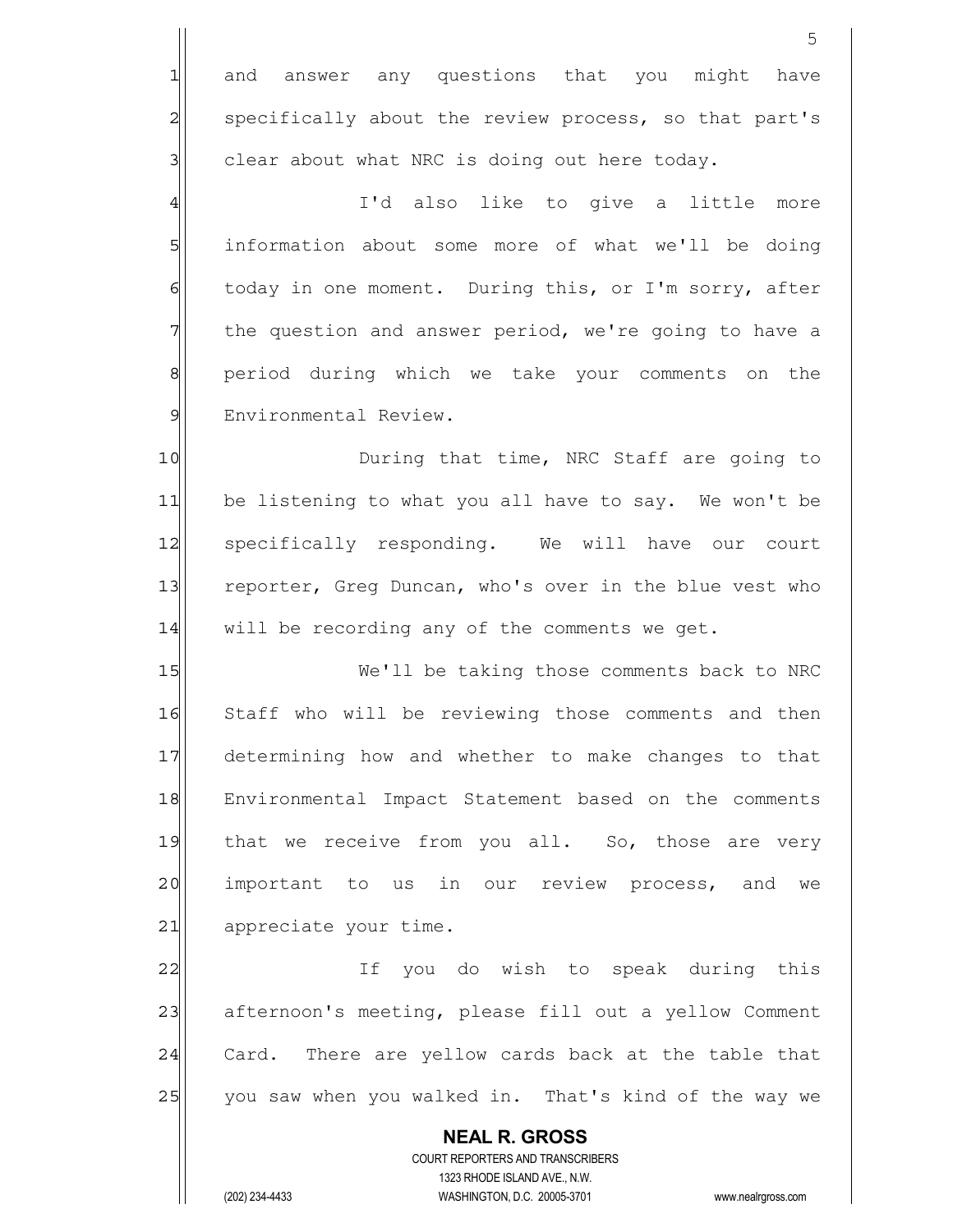|                                                                                                          | 6                                                      |
|----------------------------------------------------------------------------------------------------------|--------------------------------------------------------|
| $\mathbf{1}$                                                                                             | keep track of the folks who are going to speak.        |
| $\overline{a}$                                                                                           | Jeremy, in, Jeremy in the back of the room, is holding |
| 3                                                                                                        | up the yellow cards.                                   |
| $\overline{4}$                                                                                           | In addition, if you supply your address on             |
| 5                                                                                                        | those cards, we'll add you to the mailing list for     |
| $\epsilon$                                                                                               | this project so that you get a copy of the Final       |
| 7                                                                                                        | Environmental Impact Statement when it comes out.      |
| $\,8\,$                                                                                                  | That will contain all the comments we've received as   |
| $\mathsf{S}% _{T}=\mathsf{S}_{T}\!\left( a,b\right) ,\mathsf{S}_{T}=\mathsf{S}_{T}\!\left( a,b\right) ,$ | well as how the Staff has addressed those comments.    |
| 10                                                                                                       | If you just wanted to be on the mailing                |
| 11                                                                                                       | list but don't actually wish to speak, there are also  |
| 12                                                                                                       | blue cards in back. Put your address on that, and      |
| 13                                                                                                       | we'll be sure to add you to the mailing list as well.  |
| 14                                                                                                       | I also want to let you know that today's               |
| 15                                                                                                       | meetings are not the only opportunities to present     |
| 16                                                                                                       | comments on the Environmental Impact Statement and the |
| 17                                                                                                       | Environmental Review for Kewaunee Power Station.<br>In |
| 18                                                                                                       | addition, we have an opportunity to take those via     |
| 19                                                                                                       | email, and via US Mail through April 23rd.             |
| 20                                                                                                       | When<br>Dan<br>stands up to give<br>his                |
| 21                                                                                                       | presentation, he will be able to present those         |
| 22                                                                                                       | addresses to you so you can supply additional comments |
| 23                                                                                                       | if there is something that comes up during the course  |
| 24                                                                                                       | of the meeting or after the meeting that you'd like to |
| 25                                                                                                       | share with us.                                         |
|                                                                                                          | <b>NEAL R. GROSS</b>                                   |

 COURT REPORTERS AND TRANSCRIBERS 1323 RHODE ISLAND AVE., N.W.

 $\mathbf{\mathsf{I}}$ 

(202) 234-4433 WASHINGTON, D.C. 20005-3701 www.nealrgross.com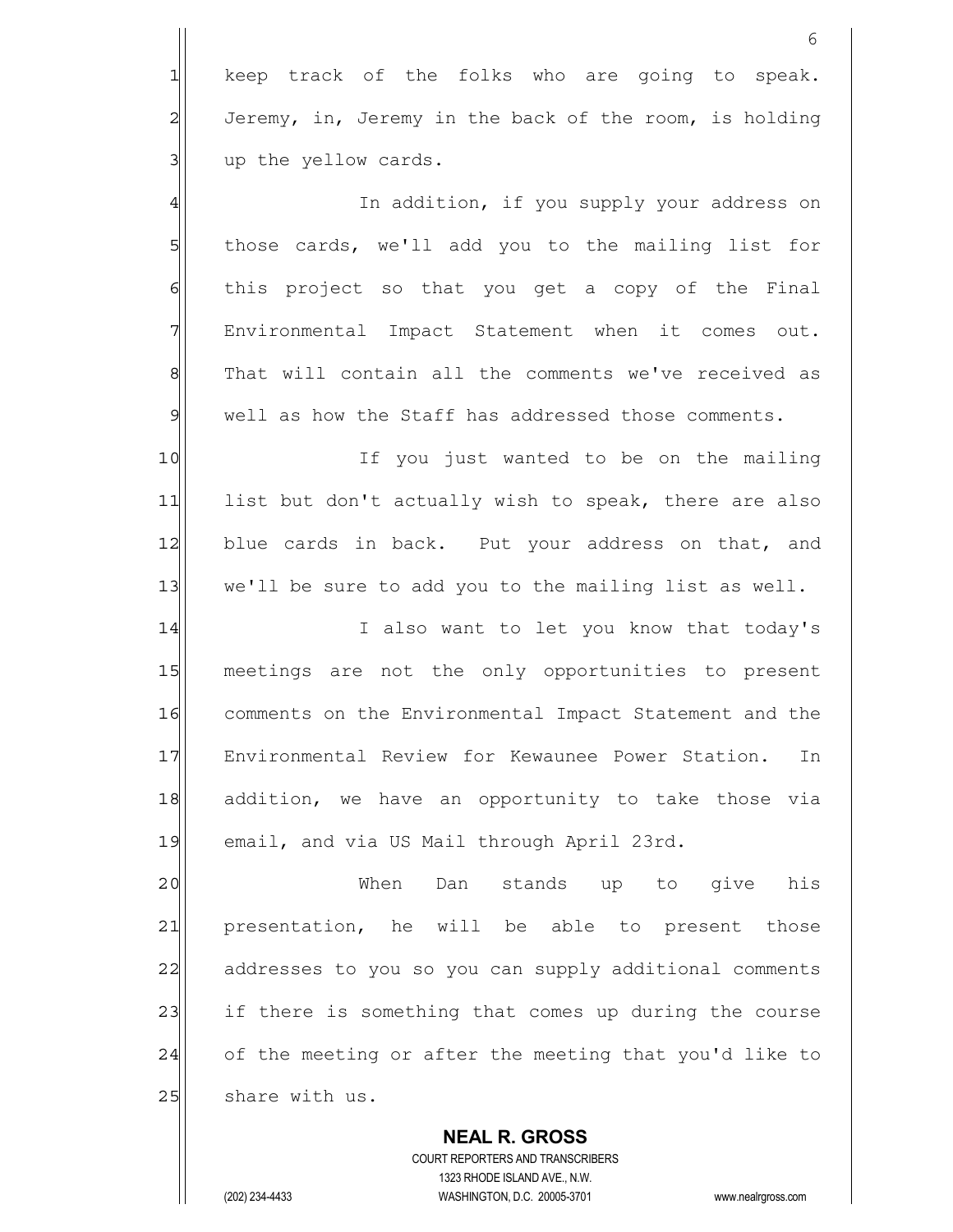|   | I'm now going to introduce the other                |
|---|-----------------------------------------------------|
| 2 | members of the NRC Staff who are here with us this  |
| 3 | afternoon.                                          |
| 4 | First, I'd like to introduce Kevin                  |
| 5 | Barclay. Kevin, if you could stand up please?       |
| 6 | Kevin's in the back of the room.                    |
| 7 | He's one of our Resident Inspectors at              |
| 8 | Kewaunee Power Station. Our Resident Inspectors are |

8 Kewaunee Power Station. Our Resident Inspectors are 9 our eyes and ears. They're at the power station on a 10 daily basis, keeping an eye on how things are going, 11 and corresponding with NRC Staff, both in our regional 12 office in Illinois, and also in our headquarter's 13 office in Maryland.

14 So, they are a very important part of 15 NRC's oversight of nuclear power plants. So, Kevin, 16 we're glad you could join us this afternoon.

17 Also today, we have Peter Tam. And Peter, 18 if you could stand up for just a moment? Peter is 19 our, our Project Manager in the Division of Operating 20 Reactor Licensing.

21|| Peter handles a lot of day-to-day  $22$  licensing operations for the power plants. So, he 23 plays an important role in oversight for the power 24 plant as well. And he'll be on hand a resource today,  $25$  too.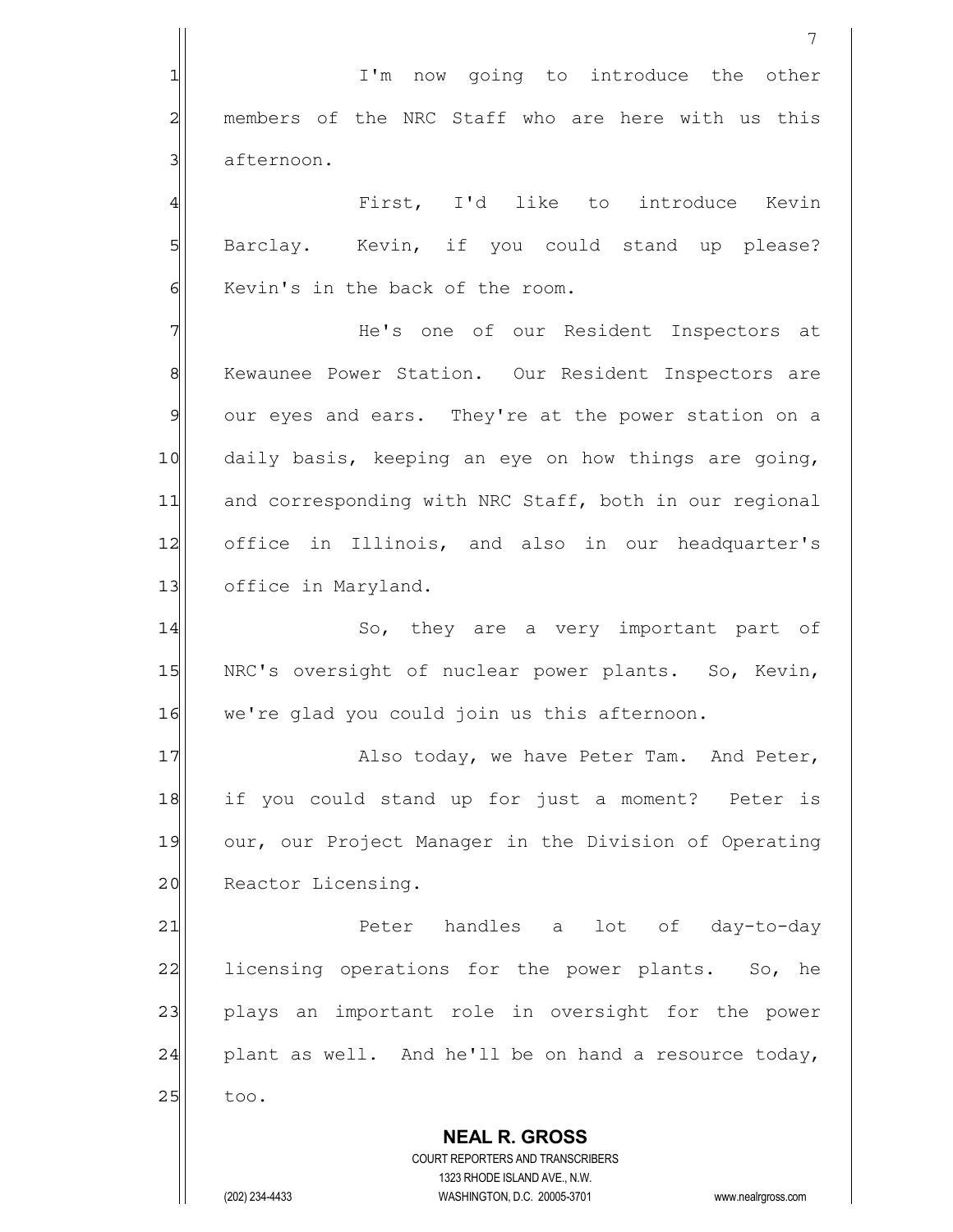**NEAL R. GROSS** COURT REPORTERS AND TRANSCRIBERS 1323 RHODE ISLAND AVE., N.W. 8 1 1 In addition, we have Jeremy Susco at the 2 back of the room. Jeremy is also a Project Manager in 3 License Renewal. 4 He's here as kind of a training 5 opportunity to see how a, a public meeting works, and,  $6$  and, and see how the NRC interacts with the public. 7 | So, again, we appreciate everyone's time 8 8 being here today, and hope this is a useful 9 opportunity. 10 Before we get started, I'd just like to 11 address a few basic ground rules. First of all, we're 12 transcribing this meeting. 13 So, please be sure to speak only at a 14 microphone. So we'll have, when you actually present 15 comments, we'll have you come up to the stand mike. 16 If you have questions during the question period, I'll 17 come to you with a microphone. But, please do wait to 18 speak until we get a microphone in front of you so we 19 can catch it clearly on the transcript. 20 The second piece, please state your name 21 clearly so we can get those items on the transcript as 22 well, so we know who's speaking. And speak only one 23 at a time. I don't think that should be an issue, but 24 at some of the more contentious meetings, sometimes 25 that is. These rules also go for NRC Staff.

(202) 234-4433 WASHINGTON, D.C. 20005-3701 www.nealrgross.com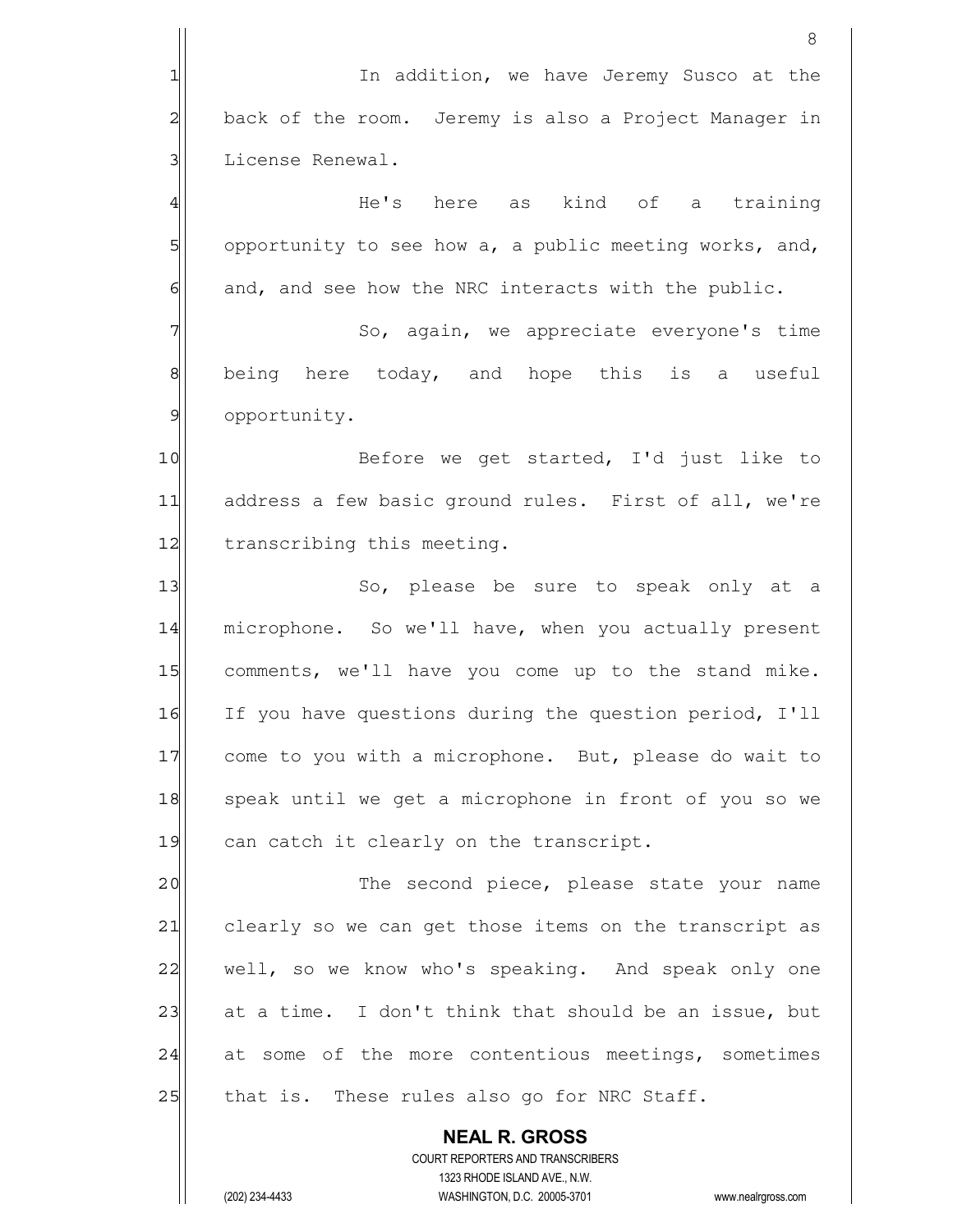|                | 9                                                                   |
|----------------|---------------------------------------------------------------------|
| 1              | And then finally, I'll be calling                                   |
| $\overline{c}$ | speakers. And we'll try to move smoothly through                    |
| 3              | individuals who'd like to offer comments.                           |
| 4              | So, one last note. Restrooms, as most of                            |
| 5              | you probably know, are here on my left down the                     |
| 6              | hallway. Exits are at the back of the room, and also                |
| 7              | down the hallway on the left.                                       |
| 8              | With that, I'm going to turn the meeting                            |
| $\mathcal{Q}$  | over to Dan Doyle. Thank you.                                       |
| 10             | MR. DOYLE: Great. Thank you, Drew. My                               |
| 11             | name is Daniel Doyle. I'm the Environmental Project                 |
| 12             | Manager for the License Renewal of Kewaunee Power                   |
| 13             | Station.                                                            |
| 14             | Greg, does it sound good? Okay, great. I                            |
| 15             | just wanted to double-check that.                                   |
| 16             | So, today I'm going to present the                                  |
| 17             | preliminary results of the NRC's review of the site-                |
| 18             | specific issues related to the proposed License                     |
| 19             | Renewal of Kewaunee Power Station. I'm going to be as               |
| 20             | brief as I can be.                                                  |
| 21             | hope the information we will provide<br>I                           |
| 22             | will help you understand the process we're going                    |
| 23             | through and what we've done thus far, and the role you              |
| 24             | can plan in helping us make sure that the Final                     |
| 25             | Environmental Impact Statement is accurate and                      |
|                | <b>NEAL R. GROSS</b>                                                |
|                | COURT REPORTERS AND TRANSCRIBERS<br>1323 RHODE ISLAND AVE., N.W.    |
|                | (202) 234-4433<br>WASHINGTON, D.C. 20005-3701<br>www.nealrgross.com |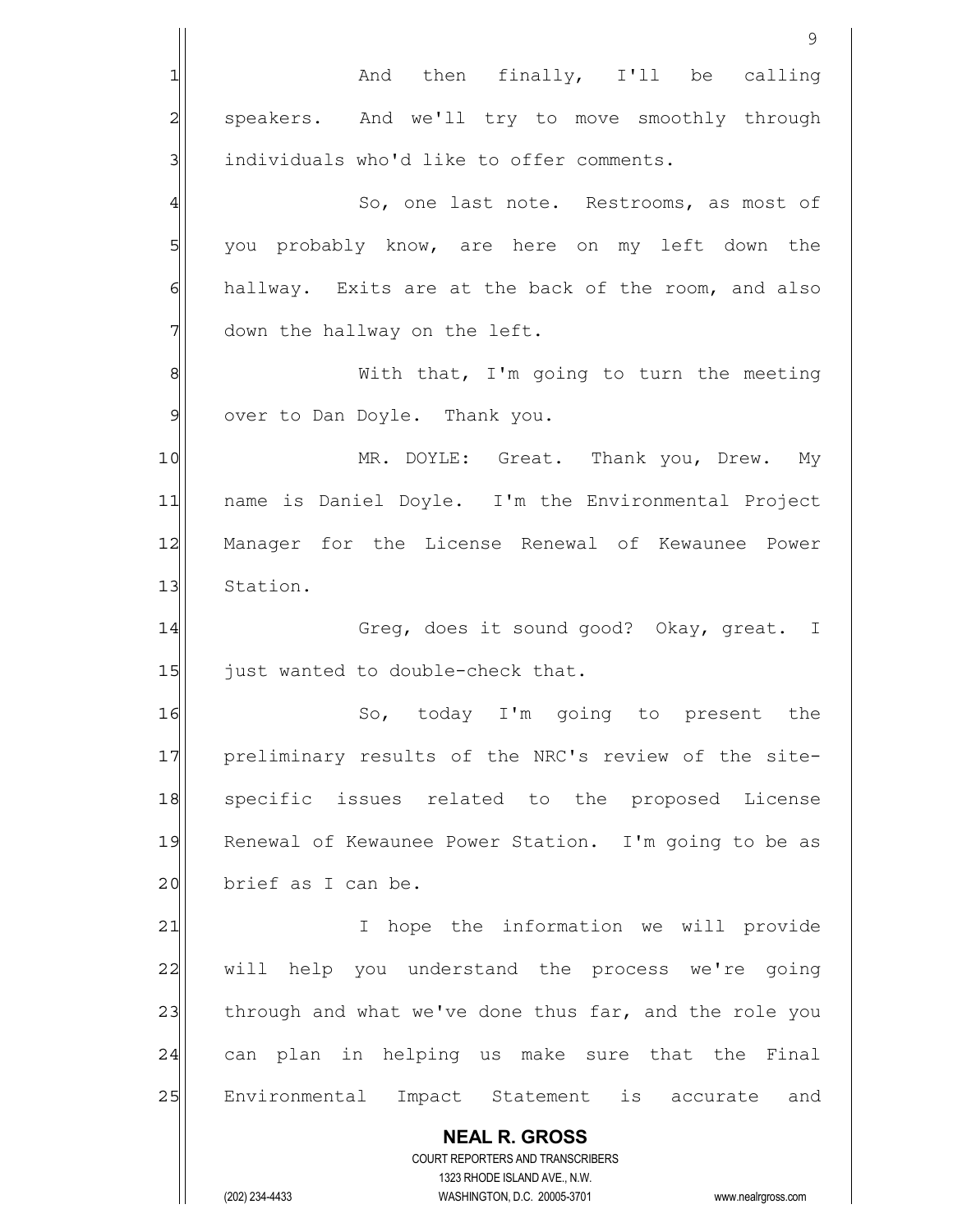1 complete.

 **NEAL R. GROSS** COURT REPORTERS AND TRANSCRIBERS 1323 RHODE ISLAND AVE., N.W. (202) 234-4433 WASHINGTON, D.C. 20005-3701 www.nealrgross.com 2 all 20 I'll start off with a brief project 3 3 background, and then move on to presenting the 4 preliminary findings of our Environmental Review which 5 s 5 assesses the impact associated with renewing the 6 Operating License for another 20 years. 7 Then I'll provide some information about 8 the schedule, and the remainder of our Review, and how  $9$  you can submit comments in the future. 10 And finally, the most important part of 11 the meeting is receiving comments that you may have. 12 The NRC was established to requlate 13 civilian uses of nuclear materials including 14 applications that produce electric power. 15 The NRC conducts License Renewal Reviews 16 for plants whose owners wish to operate beyond their 17 initial license period. 18 || The NRC License Renewal Review addresses 19 safety issues related to managing the effects of aging 20 and environmental issues related to an additional 20 21 years of operation, as well as any potential major 22 refurbishment activities the plant owner or operator 23 may undertake during or in preparation for an 24 additional 20 years of operation. 25 and 25 In all aspects of the NRC's regulation,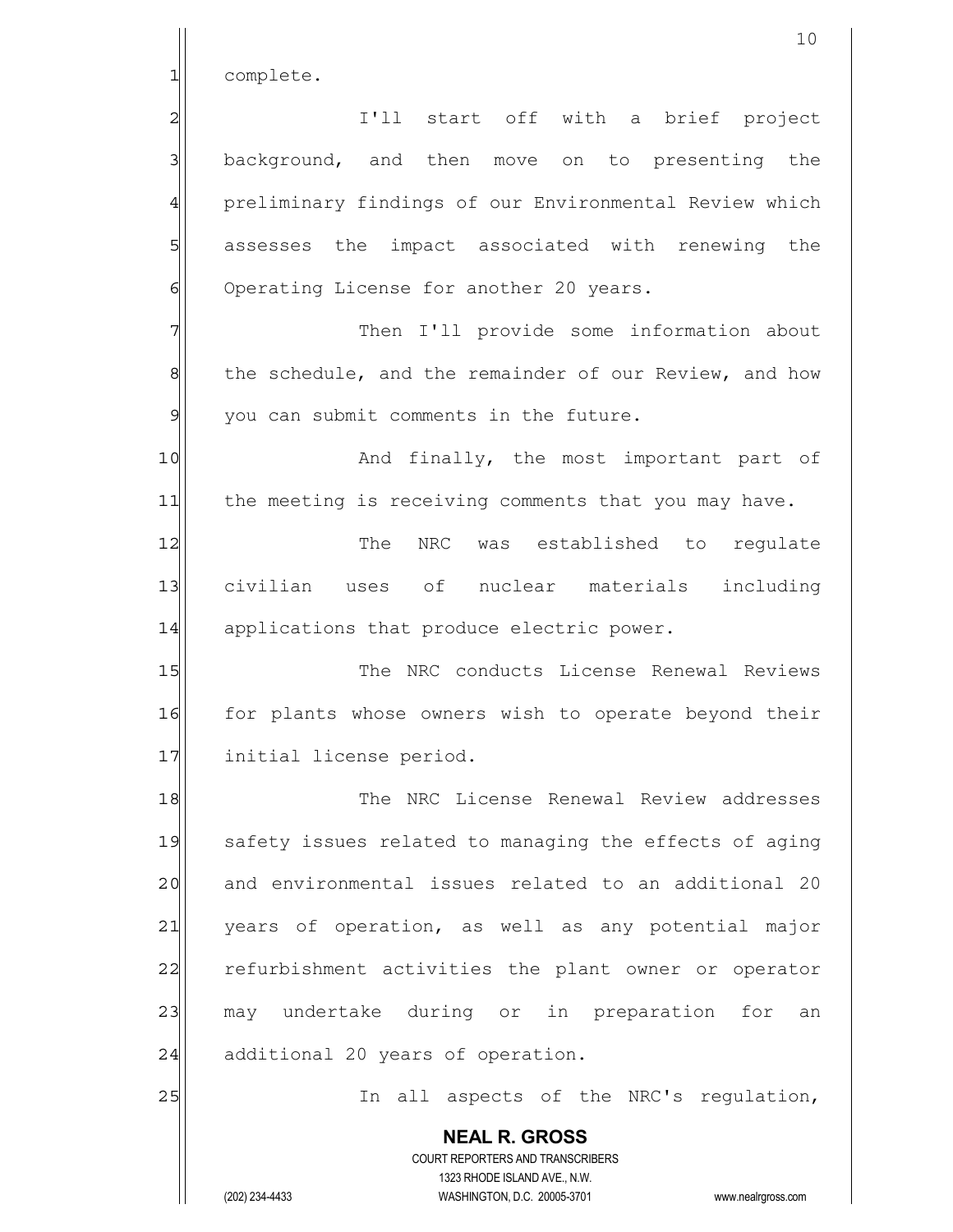1 the NRC's mission is threefold: to ensure adequate 2 protection of public health and safety; to promote the 3 3 common defense and security; and to protect the 4 environment.

5 SWE're here today to discuss the potential 6 site-specific impacts of License Renewal. The site-7 | specific findings are contained in the Draft 8 Supplemental Environmental Impact Statement the NRC 9 Staff published on January 29th of this year.

10 There are three reference copies on the 11 table in the back of the room there. And there's also 12 a stack of CD's that has Adobe PDF versions of the 13 file as well as a lot of other NRC background 14 information reference files. There's a lot of good 15 information on those CD's. So, please feel free to 16 take one of those.

17 The document contains analyses of all 18 applicable site-specific issues as well as a review of 19 issues common to many or all nuclear power plants.

20 | Issues for which the Environmental Impacts 21 are the same across some or all nuclear power plant 22 sites are discussed in the Generic Environmental 23 Impact Statement. NRC Staff reviewed these issues to 24 determine whether the conclusions in the Generic 25 Environmental Impact Statement are valid for Kewaunee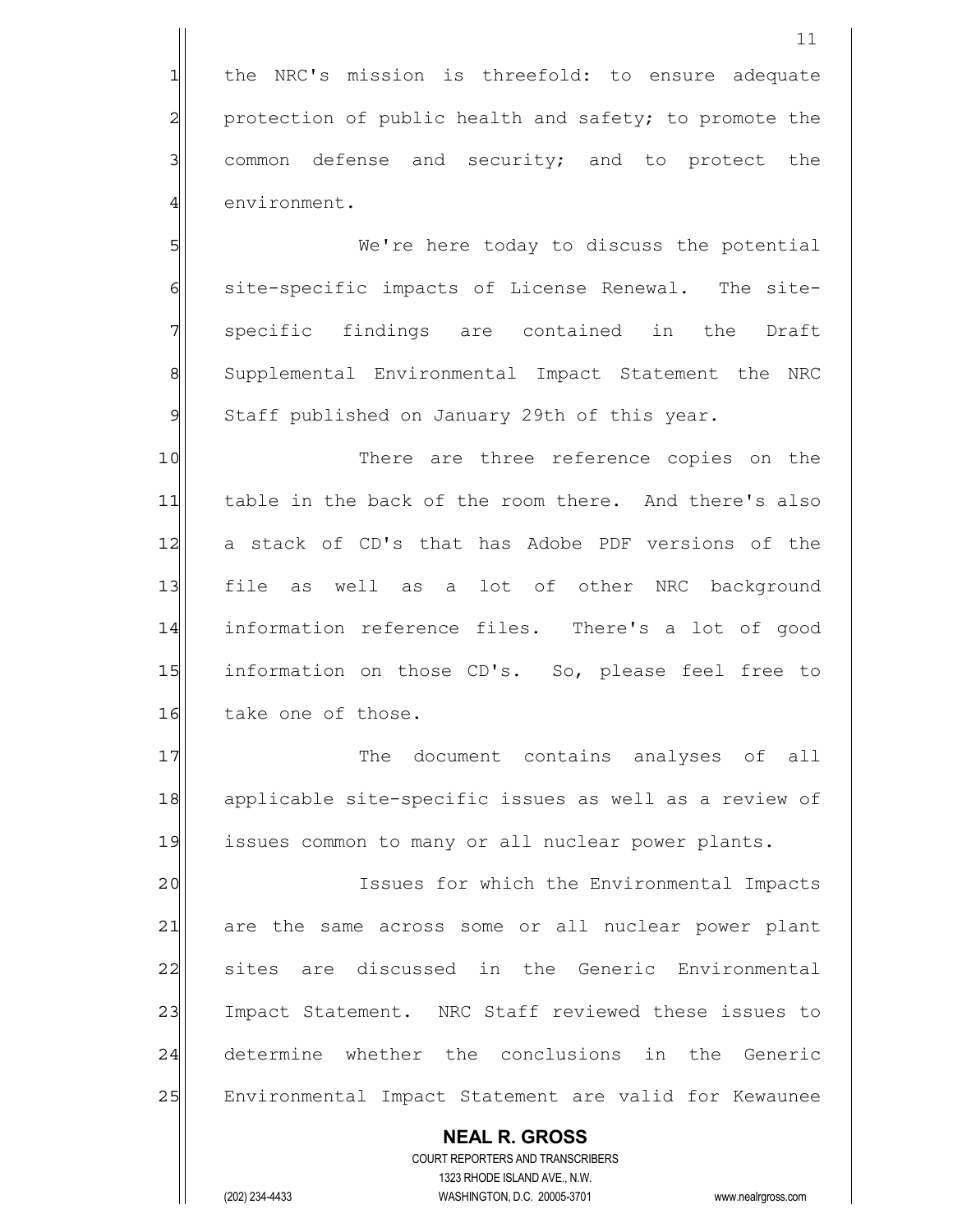1 Power Station.

2 The NRC Staff also reviews the 3 3 and alternatives to impacts of potential alternatives to 4 License Renewal, in other words, other ways to replace 5 | Kewaunee's electrical generation capacity if it were 6 shut down, to determine whether the impacts expected 7 Trom License Renewal are unreasonable.

8 8 Before getting into the preliminary 9 environmental findings, I wanted to acknowledge that 10 most of the comments from the scoping period were 11 related to taxes and waste storage.

12 All the comments that were received during 13 the scoping period, whether at the scoping meeting or 14 via mail or email, are included in the Draft 15 Environmental Impact Statement in Appendix A. The 16 page is indicated there, page A3 to A9.

17 Chapter 2 has the discussion of the taxes 18 that were collected by the utility, and briefly 19 discusses how those are distributed.

20 The environmental, this process and the 21 Environmental Impact Statement, is essentially a 22 disclosure tool and includes these because they are 23 related to the continued operation of the plant. 24 However, they are not directly related. They are not 25 within the scope, as we would say, of the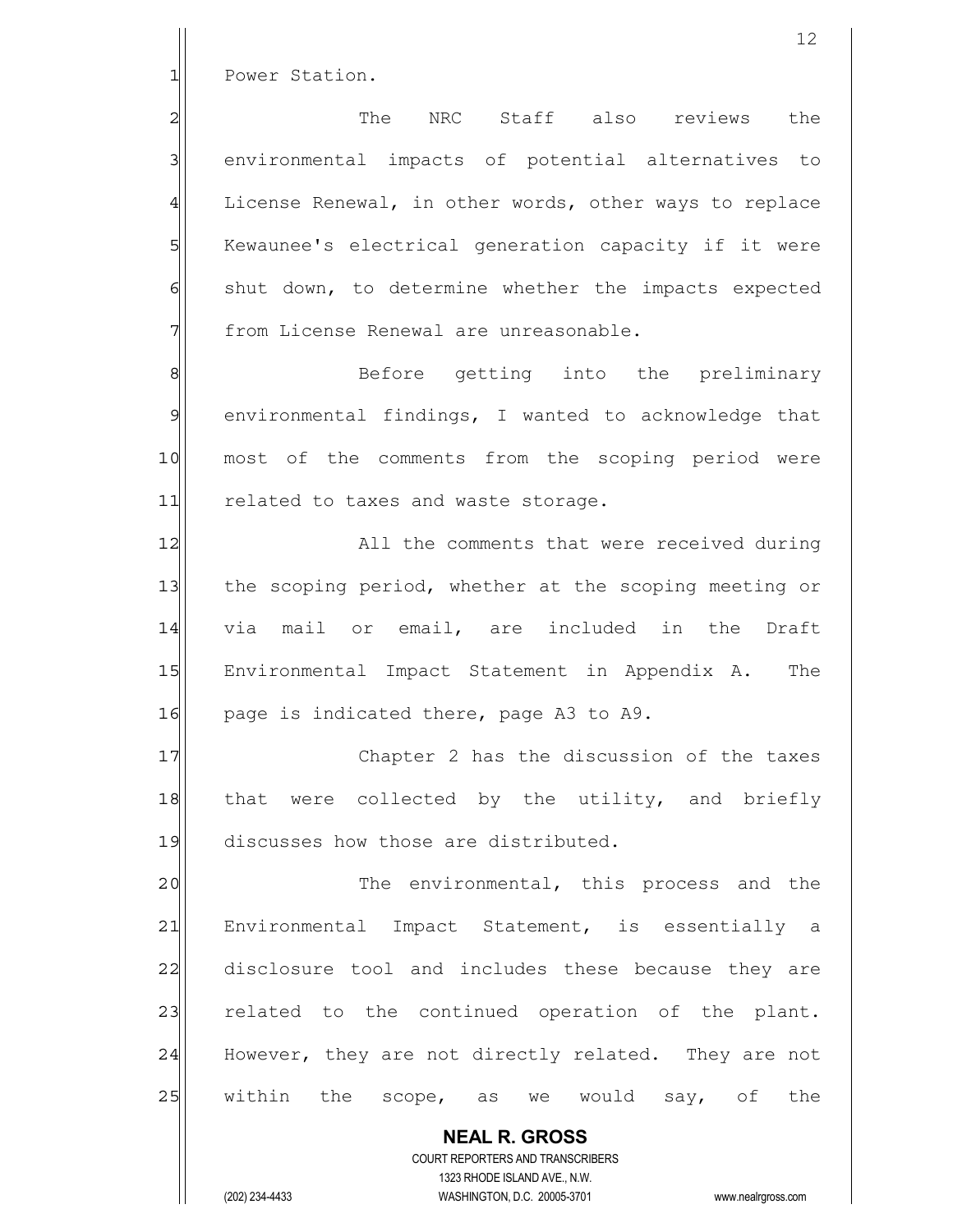**NEAL R. GROSS** COURT REPORTERS AND TRANSCRIBERS 1323 RHODE ISLAND AVE., N.W. (202) 234-4433 WASHINGTON, D.C. 20005-3701 www.nealrgross.com 13 1 Environmental Review. So, there's not further 2 evaluation of those comments, but they are included 3 **Solution** for a disclosure. 4 This slide lists the environmental issues 5 5 5 5 5 the NRC Staff reviewed for the continued operation of 6 Kewaunee Power Station during the proposed license 7 period. 8 8 Just to briefly define what the potential 9 impacts mean for each of the areas, a small impact 10 would mean where the environmental effects are not 11 detectable or are so minor that they would neither 12 destabilize nor noticeably alter any important 13 attribute of that resource. 14 | A moderate impact would be environmental 15 effects that are sufficient to alter noticeably but 16 not to destabilize important attributes. 17 and a large impact would be where the 18 environmental effects are clearly noticeable and are 19 sufficient to destabilize the resource. 20 The Staff's preliminary conclusion is that 21 all site-specific impacts related to License Renewal  $22$  are small. 23 and 1'll just go through each of them briefly. 24 And, if you're interested in more information, we can 25 discuss that after or maybe address it in response to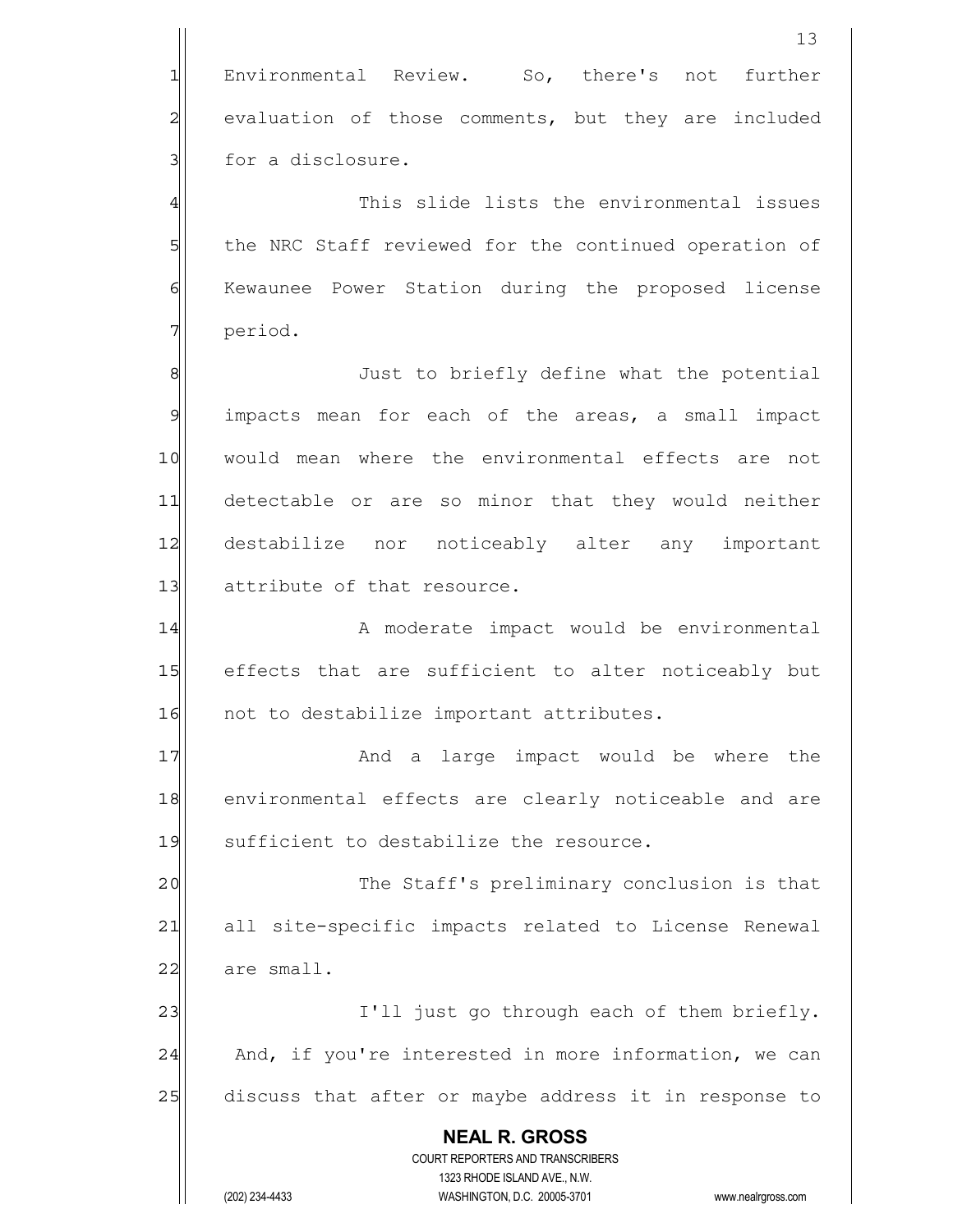1 comments where I can point to you in the draft 2 document where they're fully discussed. 3 | Sor air quality, there are no major

4 facility construction or refurbishments planned to 5 5 occur during the license renewal period. The issues 6 6 6 are addressed generically and determined to be small.

7 | The Ground water, Kewaunee Power Station 8 8 withdraws less than 100 gallons per minute of ground 9 water. And its once through a cooling system does not 10 utilize cooling towers or cooling ponds. And there 11 are no Category I or Category II issues.

12 Service water, for example, altered 13 current patterns or discharge of chlorine biocides or 14 sanitary wastes, these issues are all addressed 15 | generically and are determined to be small.

16 For aquatic resources, including subjects 17 such as entrainment where aquatic organisms are drawn 18 into the cooling system, or impingement where aquatic 19 organisms are pinned against intake structure screens, 20 or heat shock where aquatic organisms are exposed to a 21 sudden elevation in water temperature, these are all 22 analyzed in Section 4.5 of the Draft Environmental 23 Impact Statement and are determined to be small.

24 Terrestrial resources are addressed 25 generically and the impacts are determined to be

 **NEAL R. GROSS** COURT REPORTERS AND TRANSCRIBERS 1323 RHODE ISLAND AVE., N.W. (202) 234-4433 WASHINGTON, D.C. 20005-3701 www.nealrgross.com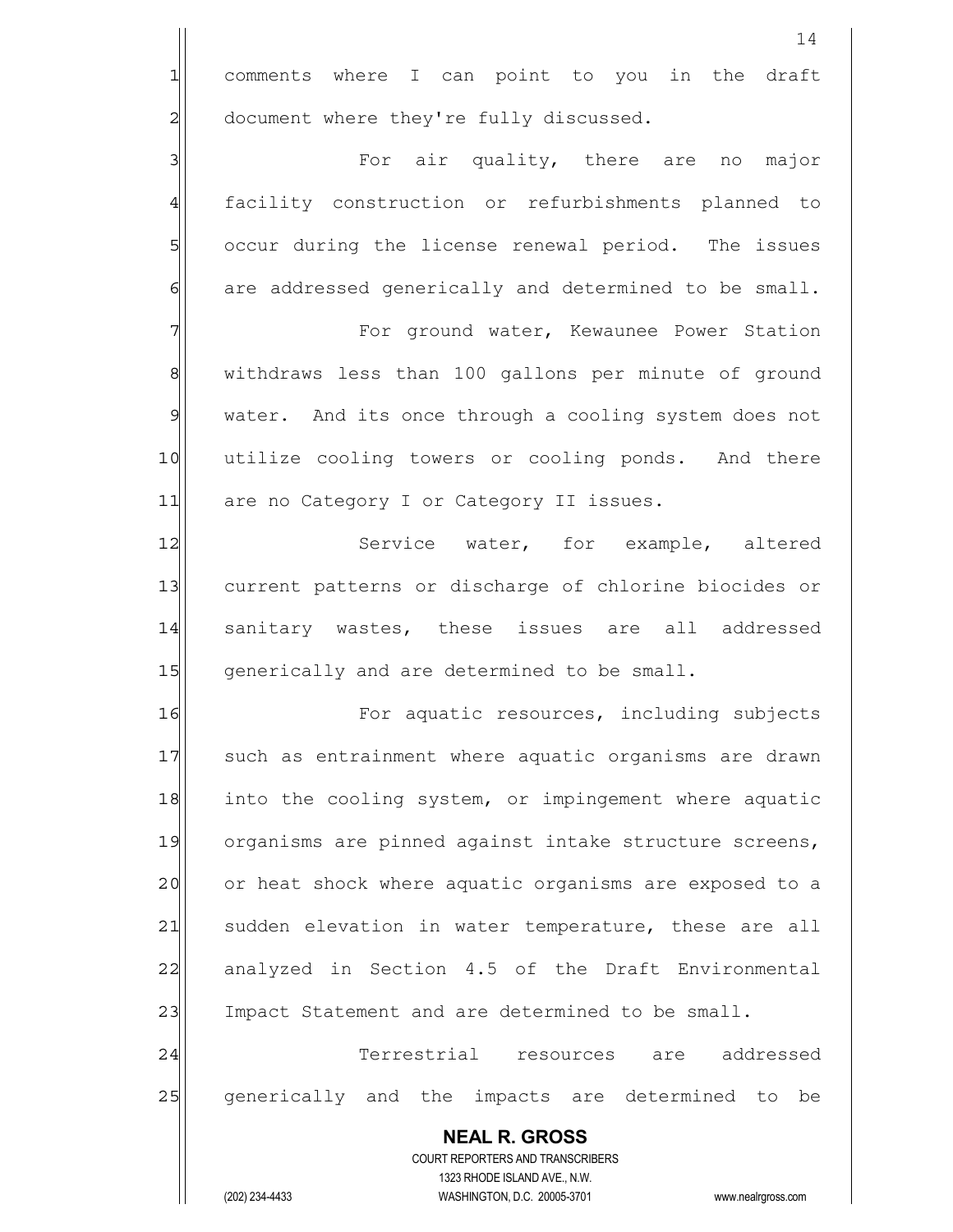|               | 15                                                                  |
|---------------|---------------------------------------------------------------------|
| 1             | small.                                                              |
| 2             | For human health, generic issues such as                            |
| 3             | noise and radiation exposure were determined to be                  |
| 4             | small.                                                              |
| 5             | And for electromagnetic field, acute and                            |
| 6             | chronic effects are reviewed in the document and                    |
|               | they're determined to be small.                                     |
| 8             | Socioeconomics are addressed in Section                             |
| $\mathcal{G}$ | 4.9, such as housing impacts, public services, offsite              |
| 10            | land use, transportation, historic and archeological                |
| 11            | resources are also determined to be small.                          |
| 12            | Waste management is addressed in Chapter 6                          |
| 13            | and the impacts there were also determined to be                    |
| 14            | small.                                                              |
| 15            | When reviewing the potential impacts of                             |
| 16            | License Renewal on the environment, the NRC Staff also              |
| 17            | looks at the effects on the environment from other                  |
| 18            | past, present, or reasonably foreseeable future of                  |
| 19            | human actions.                                                      |
| 20            | The NRC Staff preliminarily concluded that                          |
| 21            | are moderate Cumulative Impacts on aquatic<br>there                 |
| 22            | resources due to factors like water quality issues and              |
| 23            | native aquatic community destabilization due<br>to                  |
| 24            | invasive species introductions.                                     |
| 25            | other areas that<br>the NRC Staff<br>In                             |
|               | <b>NEAL R. GROSS</b>                                                |
|               | COURT REPORTERS AND TRANSCRIBERS<br>1323 RHODE ISLAND AVE., N.W.    |
|               | (202) 234-4433<br>WASHINGTON, D.C. 20005-3701<br>www.nealrgross.com |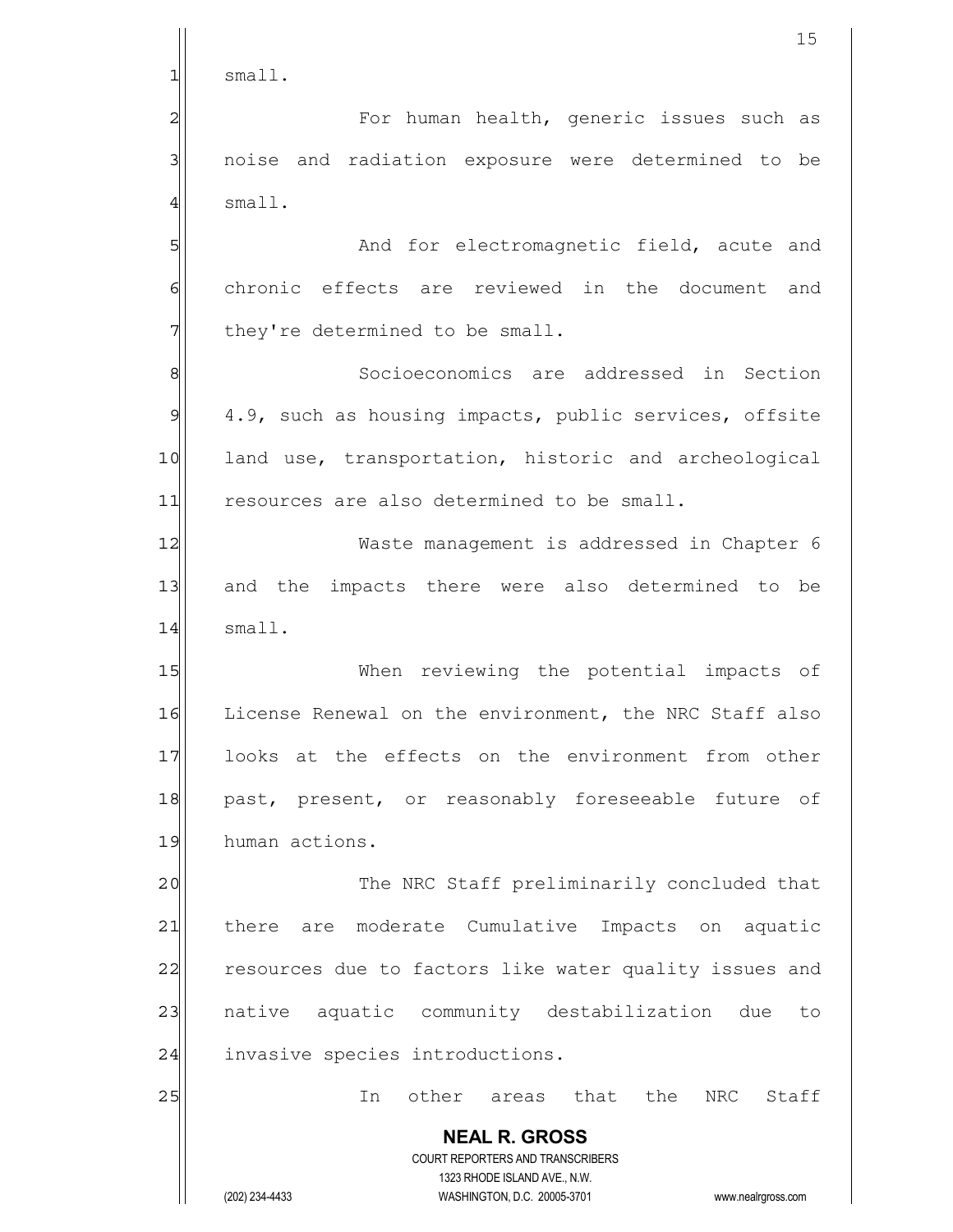**NEAL R. GROSS** COURT REPORTERS AND TRANSCRIBERS 1323 RHODE ISLAND AVE., N.W. (202) 234-4433 WASHINGTON, D.C. 20005-3701 www.nealrgross.com 16 1 considered the preliminary conclusions are that 2 Cumulative Impacts are small. 3 3 A major step in determining whether 4 License Renewal is reasonable or not is comparing the 5 SI likely impacts of License Renewal with the 6 || alternatives, including other methods of power 7 9 7 generation or not renewing the Kewaunee Power Station 8 operating license. 9 9 In the Draft Supplement, the NRC Staff 10 considered natural gas combined cycle generation, 11 super critical coal-fired generation, and, as a part 12 of a combinational alternative, 13 conservation/efficiency, wood-fired generation, and 14 wind power. 15 **Finally, the NRC Staff considered what** 16 would happen if no action is taken and Kewaunee Power 17 Station shuts down at the end of its current license 18 without a specific replacement alternative. 19 The Staff found that impacts from energy 20 alternatives would vary widely based on the 21 characteristics of the alternatives. In most cases, 22 construction of new facilities created significant 23 impacts. And that's discussed in detail in the 24 document. 25 Based on our review of likely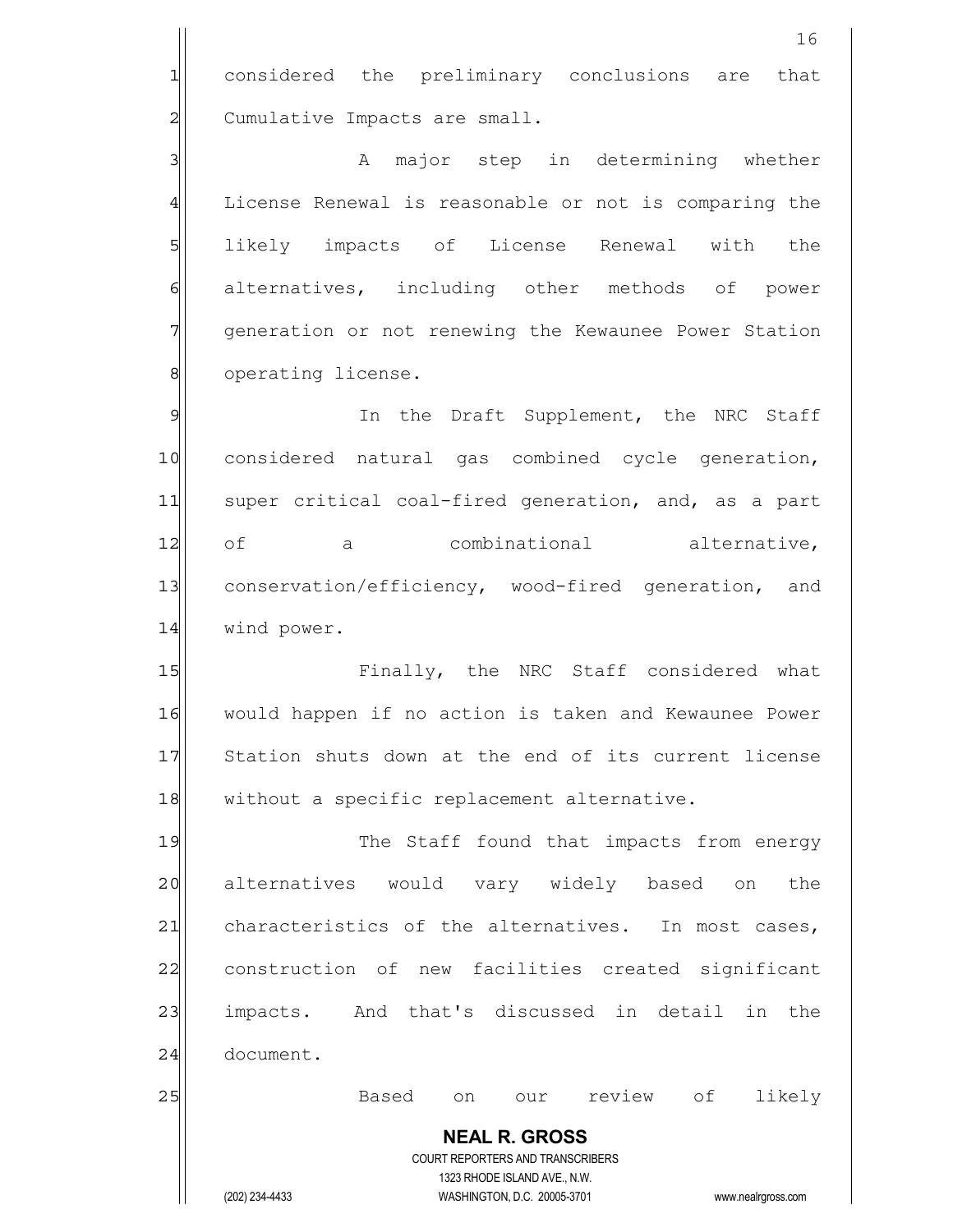1 environmental impacts, from License Renewal as well as 2 | potential environmental impacts of alternatives to 3 Iicense Renewal, the Staff's preliminary 4 recommendation in the Draft Supplemental Environmental 5 | Impact Statement is that the environmental impacts of 6 License Renewal for Kewaunee Power Station are not so 7 great that License Renewal would be unreasonable, 8 | which is some pretty serious legalese, but is 9 basically just saying that License Renewal is 10 acceptable, would be acceptable from an environmental 11 standpoint. 12 The Environmental Review, however, is not 13 yet completed. Your comments today and all written 14 comments received by the end of the comment period on 15 April 23rd will be considered by NRC Staff as we

16 develop the final SEIS which we plan to issue this 17 summer.

18 The final SEIS will contain the Staff's 19 final recommendation of the acceptability of License 20 Renewal based on the work we've already performed and 21 the input we receive in the form of comments during 22 the comment period. Your comments can help change the 23 Staff's finding in the final SEIS.

24 I am the primary contact for the 25 Environmental Review. John Daily is the Project

 **NEAL R. GROSS** COURT REPORTERS AND TRANSCRIBERS 1323 RHODE ISLAND AVE., N.W. (202) 234-4433 WASHINGTON, D.C. 20005-3701 www.nealrgross.com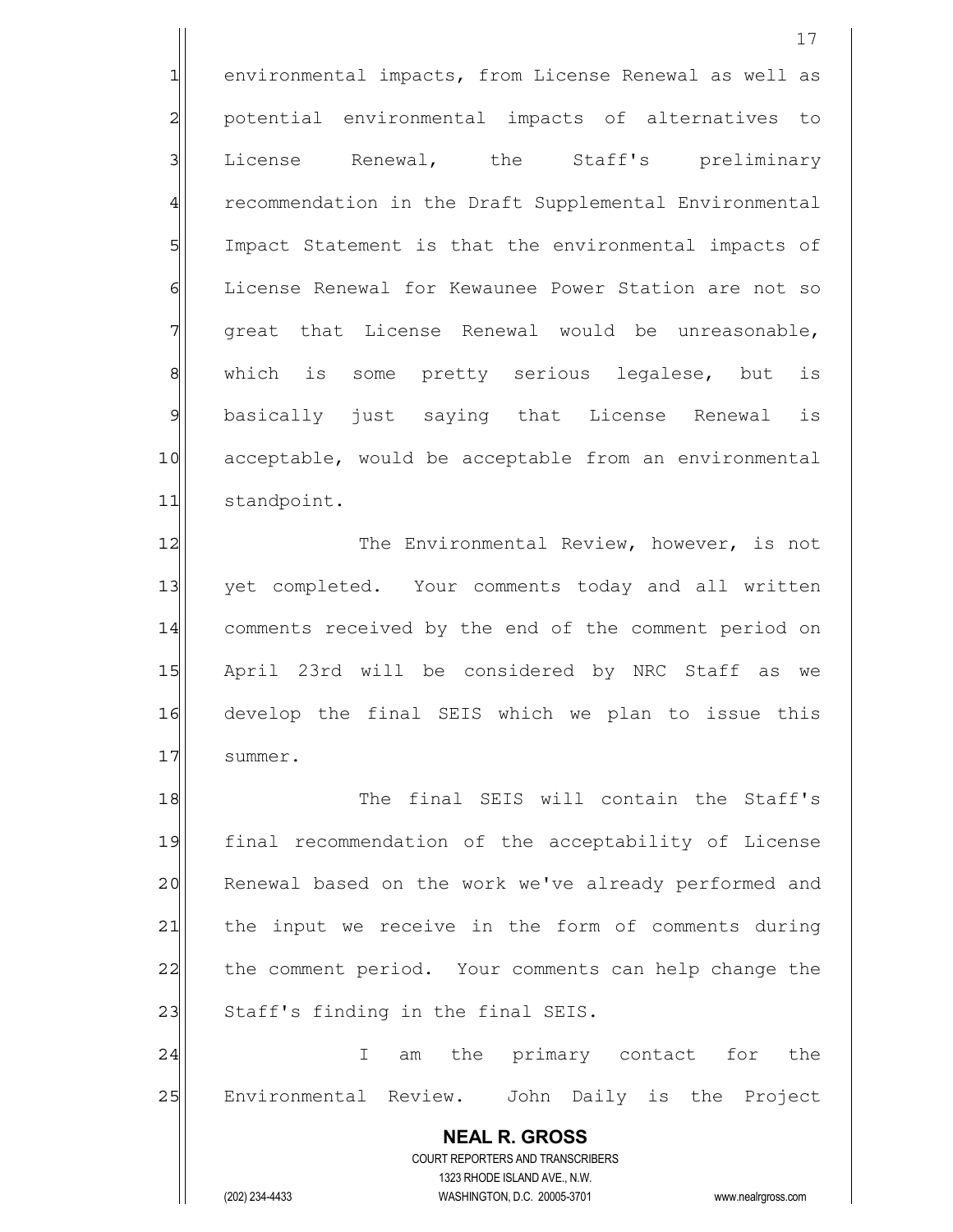1 Manager for the Safety Review.

2 and the Draft SEIS are and the Draft SEIS are  $3$  available on the table by the door. Well, sorry, 4 reference copies are available over there. We have 5 5 5 5 three of those, and then you can get electronic copies 6 on the CD or from the website on the screen which is 7 also included in your handout.

8 8 NRC Staff will address written comments in 9 the same way we address spoken comments received 10 today. To submit written comments, you may send them 11| to the NRC via email or conventional mail to this 12 address listed here and in your handout. If you have 13 written comments this afternoon, you may give them to 14 any NRC Staff member.

15 That concludes my remarks. And I will now 16 turn the meeting back over to Drew.

17 MR. STUYVENBERG: Thank you, Dan. What we 18 want to do next is go into a brief question and answer 19 period, just to give everyone an opportunity to ask 20 any clarifying questions that they might have about 21 Dan's presentation or about the NRC review process 22 before we go into the formal comment period for this 23 afternoon.

24 What I'd like to do is, if anybody has a, 25 a question about the presentation or the review

 **NEAL R. GROSS** COURT REPORTERS AND TRANSCRIBERS 1323 RHODE ISLAND AVE., N.W. (202) 234-4433 WASHINGTON, D.C. 20005-3701 www.nealrgross.com